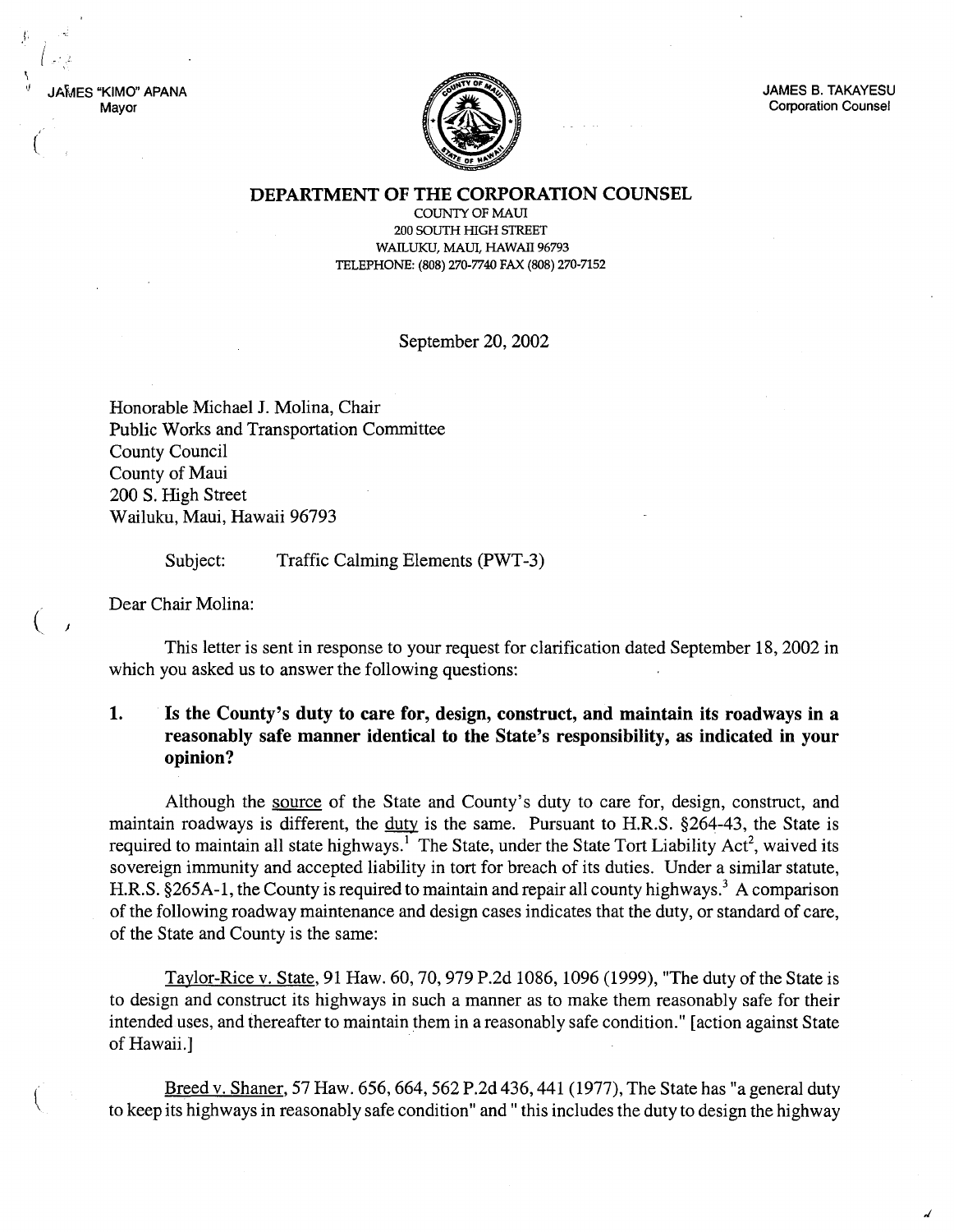Chair Michael J. Molina Public Works and Transportation Committee September 20, 2002 Page 2

to be safe for travel by people exercising ordinary care." [action against both State and County of Hawaii.]

Anders v. State, 60 Haw. 381, 387 590 P.2d 564, 567 (1979), "We are of the opinion that HRS §264-43 imposes a duty upon the State not only to exercise ordinary care in maintaining the roadway or highway in a reasonably safe condition but also to keep the shoulders thereof in a reasonably safe condition for the people who exercise ordinary care in traveling over the roadway or highway." [action against State of Hawaii.]

Terranella v. City & County, 52 Haw. 490, 493, 479 P.2d 210, 213 (1971), "The law which imposes a duty on the City and County to maintain and repair the county highways is found in HRS  $§265-1$  [now,  $§265A-1] \ldots$  we think the present statute contemplates a duty on the part of the proper county authorities to exercise ordinary care to keep safe not only the part of the road or highway customarily used by the traveling public, but also the part contiguous to the traveled part ..." [action against City and County of Honolulu.]

McKenna v. Volkswagenwerk Aktiengesellschaft, 57 Haw. 460, 464, 558 P.2d 1018, 1022 (1977), "the duty imposed upon county authorities byHRS §265-1 [now, §265A-1], to maintain and repair all county highways includes the duty to also maintain and repair the shoulders of those highways." [action against City and County of Honolulu.]

## 2. Would a breach of this responsibility create legal liability for the County?

The breach of the County's responsibility to design, construct, repair or maintain its roadways or devices placed by the County thereon, has the potential to create legal liability for the County. However, showing the breach of a duty owed (that is, demonstrating negligence) is only part of the plaintiff's burden to establish liability in a tort action. The plaintiff must also show that he has suffered an injury and that his injury was caused by the breach of the duty owed to him.

If you have any questions, do not hesitate to call us.

Il us.<br>ery truly yours

Gregory J. Carneau  $\Delta$ eputy Corporation Counsel

GJG:ko

(

cc: David Goode, Director of Public Works and Waste Management

S:\ALL\GJG\Public Works\memo re traffic calming elements supplement.wpd

Approved for transmittal:

Tal

James B. Takayesu Corporation Counsel